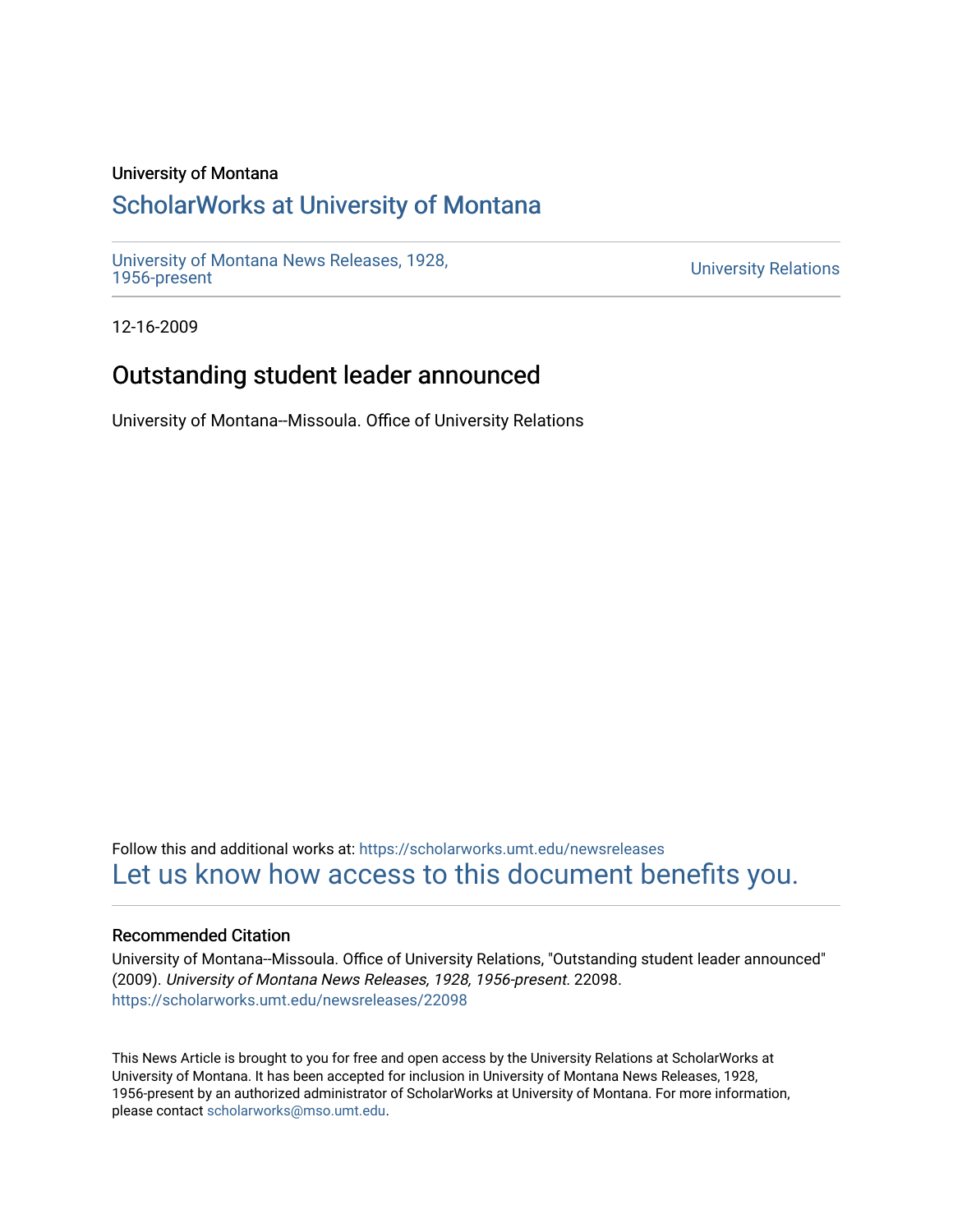

UNIVERSITY RELATIONS • MISSOULA, MT 59812 • 406.243.2522 • FAX: 406.243.4520

# EWS RELEASE

Dec. 16, 2009

**Contact:** Megan Hallar, student coordinator, UM Center for Leadership Development, 406-243- 5527, [cld2.student@mso.umt.edu.](mailto:cld2.student@mso.umt.edu)

### **OUTSTANDING STUDENT LEADER ANNOUNCED**

#### **MISSOULA -**

Ashleen Williams has been named the fall 2009 Outstanding Student Leader at The University of Montana. The award is presented by UM's Center for Leadership Development.

Williams, a junior in political science from **Snohomish, Wash.,** was selected from 14 students who were nominated by students, staff and faculty for demonstrating excellence in service, ethical and creative leadership, diversity and impact. Each semester a panel of judges from across campus reviews the nominations and selects the award recipient.

Williams was nominated for her depth of involvement and dedication to the University, especially as a senator for the Associated Students of UM, where she serves on multiple committees. As a student of Arabic language and culture, she also continually reaches out to the Arab community on campus by volunteering as a weekly English conversation partner, Arab tutor and student educator on the Middle East.

Williams is involved with organizing events for Democratic campus groups such as Montana Equality Now and Students for Choice. As a freshman, she served as an intern with the U.S. Senate Finance Committee, chaired by U.S. Sen. Max Baucus.